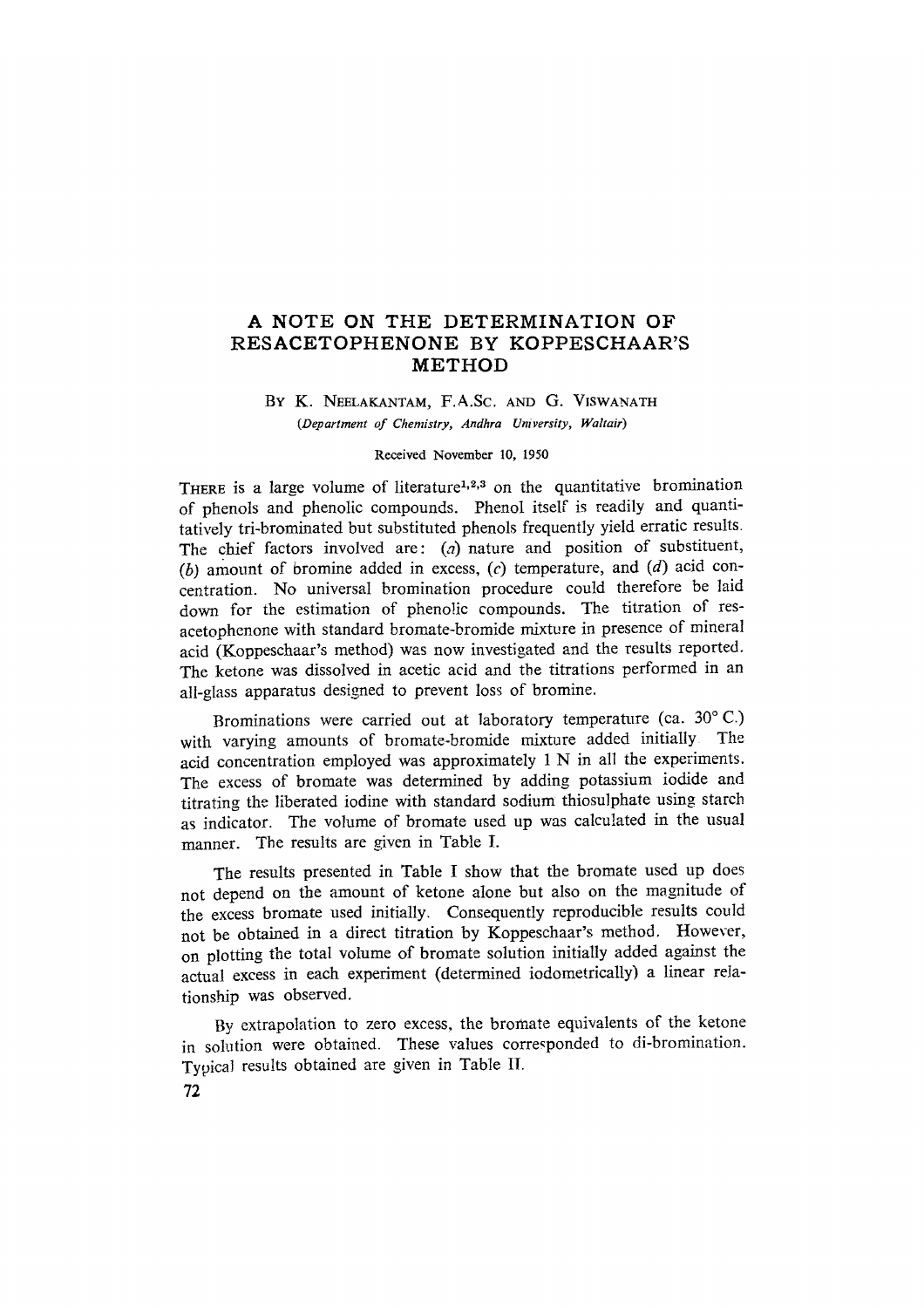|                                  | Bromate $(c.c.)$   |           |  |
|----------------------------------|--------------------|-----------|--|
| Resacetophenone<br>taken $(g_m)$ | Initially<br>added | Used up   |  |
| 0.0226                           | 5.0                | 4.82      |  |
|                                  | $10 - 0$           | 7.01      |  |
|                                  | $15-0$             | 8.43      |  |
|                                  | 20.0               | 9.61      |  |
|                                  | 25.0               | $10 - 55$ |  |
| $0 - 0452$                       | $10 - 0$           | 4.5       |  |
|                                  | $20 - 0$           | 7.3       |  |
|                                  | $30-0$             | $8 - 9$   |  |
| $0 - 1130$                       | $30-0$             | $24 - 4$  |  |
|                                  | $33 - 5$           | $30-2$    |  |
|                                  | $35 - 9$           | 32.3      |  |
|                                  | 40.0               | $33 - 3$  |  |
|                                  | $49 - 7$           | $37 - 2$  |  |
|                                  | $80 - 0$           | 48.2      |  |
|                                  | $100 - 0$          | $56 - 9$  |  |

TABLE I

| Taken  | Found  | Error $(\%)$ |  |
|--------|--------|--------------|--|
| 0.0226 | 0.0233 | $3-1$        |  |
| 0.0452 | 0 0482 | $6 - 7$      |  |
| 0.1130 | 0.1140 | 0.9          |  |

*Resacetophenone (gm.)* 

In evaluating the magnitude of the error, it should be noted that the graphical method involves a certain amount of approximation of the figures depending on the scale used. It is estimated, therefore, that the maximum error is of the order of 5%.

It is to be noted that the bromination is a slow and progressive reaction which goes beyond di- and tri-bromination stage. The solution becomes prematurely yellow with quantities of bromate even slightly less than the theoretical quantity required for di-bromination. At this stage the solution liberates iodine from potassium iodide indicating the presence of free bromine. It is therefore not possible to secure accurate values even for di-bromination by adding a slight excess of bromate and brominating for 10-15 minutes The extrapolation method alone yields satisfactory results.